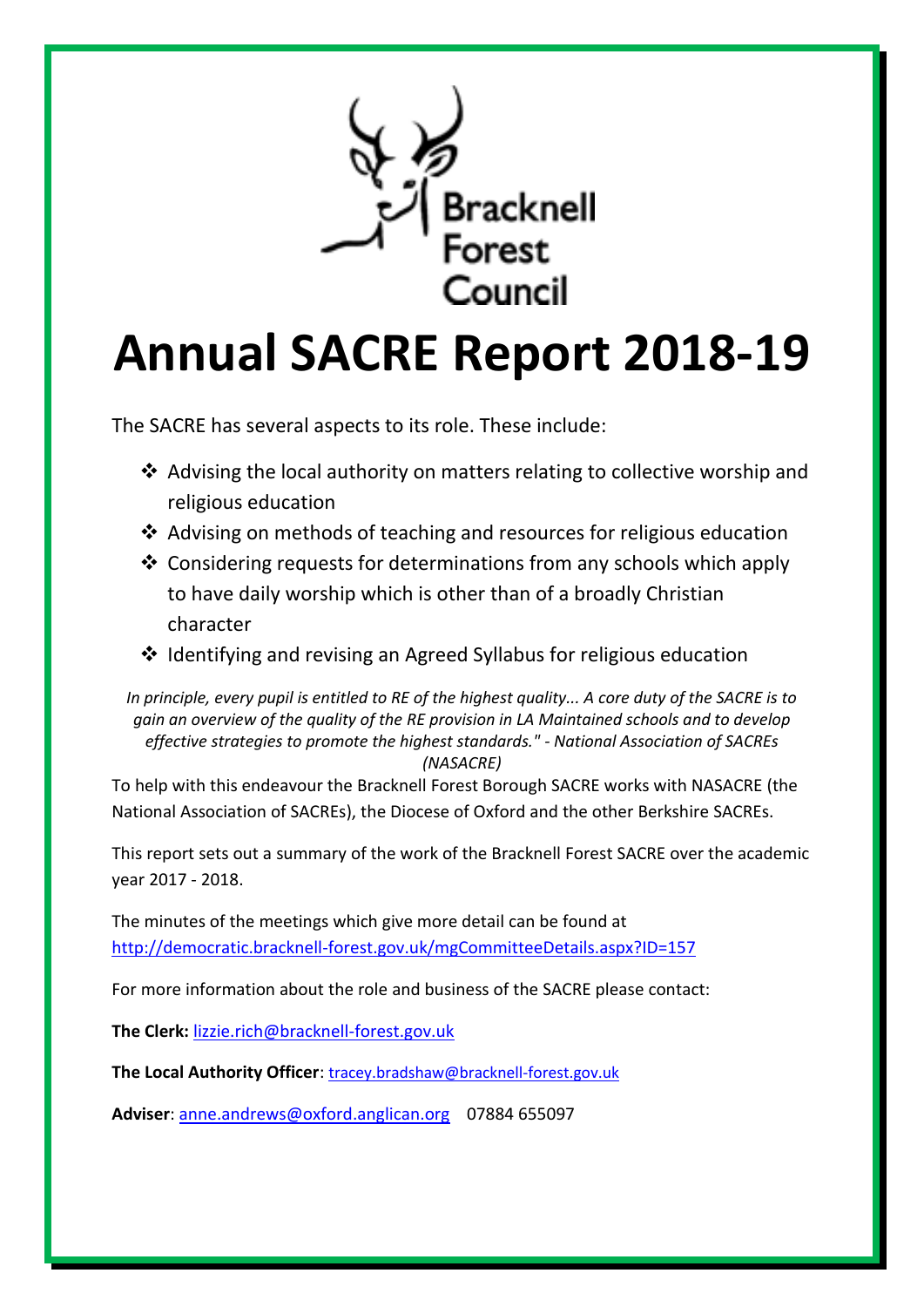#### Introduction

Each year SACRE is required to produce a summary of its activities. The Education Act of 2002 requires that religious education must be provided as part of the basic curriculum in addition to the National Curriculum. This report outlines our work to promote RE and Collective worship in the Borough, to develop the good teaching of Religious Education in our schools and to support community cohesion. This report covers the Academic year 2018-2019 and includes GCSE results from this period and a brief overview of SACRE discussions.

In June 2018, we launched the new revised and agreed syllabus. Members of SACRE worked alongside teaching staff and other SACRE members to produce a curriculum framework that is helpful, flexible and useful for educators. From a teaching perspective, it has provided clear outcomes for each phase that should support teaching and planning in challenging and assessing progress overall. Although there is much evidence to collect with regards to its worth, early indications highlight how useful it has been overall.

The Bracknell Forest SACRE continues to strengthen in terms of working proactively and supportively with its schools and community to ensure that it is representative of the area of Bracknell Forest. Our SACRE has continued to do its best in the last year but like many across the country it faces both internal and external pressures.

There is clearly plenty of valuable work that our SACRE could be doing to impact on the teaching of Education. Discussions have centred around involving pupils to talk to SACRE members to provide purpose to our meetings. This happened early this year as secondary school pupils had been invited to present to members. Holding meetings at local schools and places of worship has also been discussed to bring our focus closer to the action. These are some of the questions that we have spoken about this year and will continue to do so in future meetings.

There continues to be vacancies within SACRE that have been difficult to replace throughout. It has been a challenge to recruit colleagues to represent their faith and to provide a voice. SACRE is working hard to look at different ways to approaching this issue but it is challenging.

SACRE continues to support RE in schools through the SACRE newsletter. RE network meetings and email.

Finally, I would like to thank you Bracknell Forest Council in continuing to provide good specialist advisory support, by funding the services of our RE and SACRE Advisor – Anne Andrews, during 2018- 19 academic year.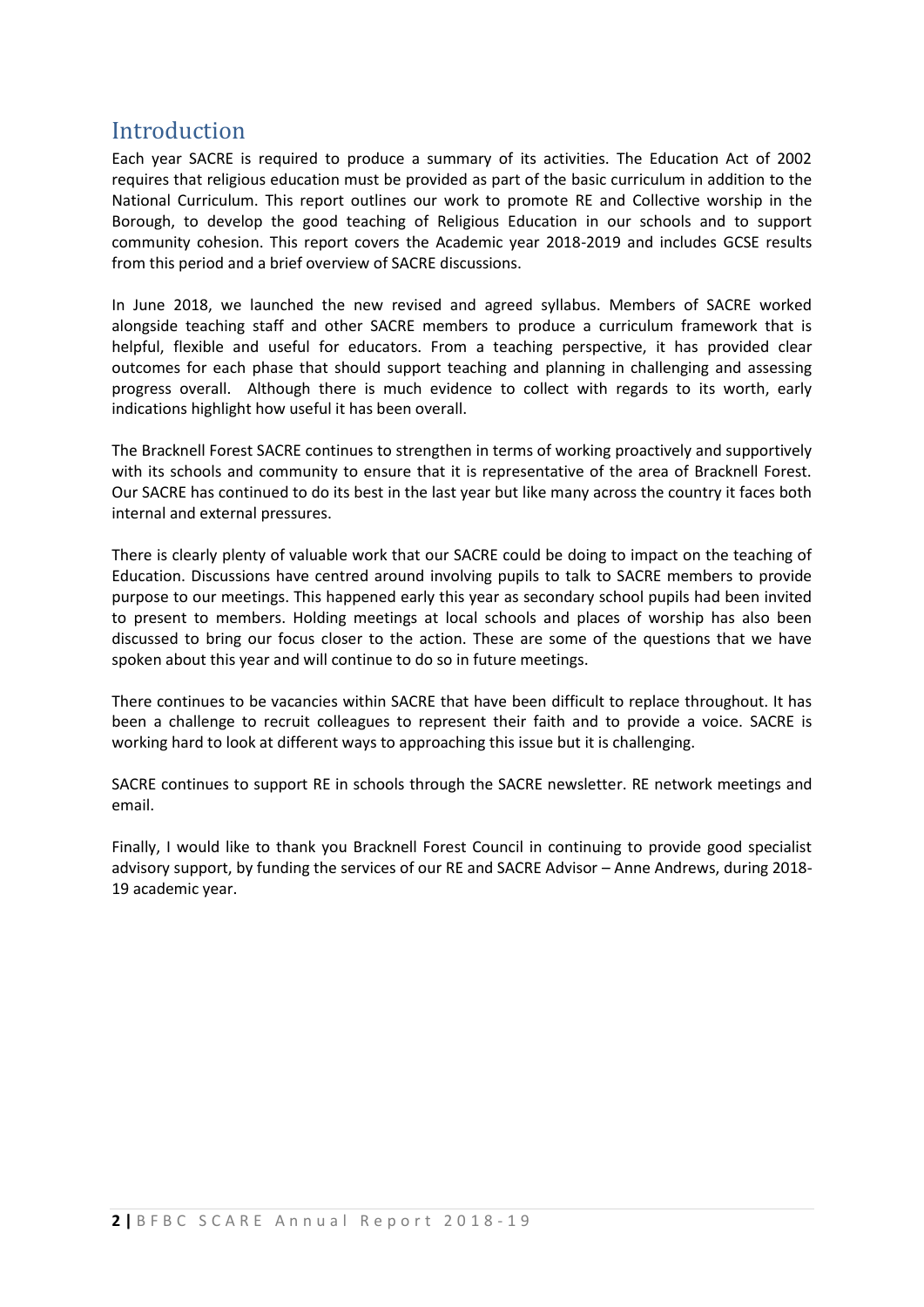# Advice Offered

- a) Local Authority:
	- Advice continues to be offered to the LA about providing sufficient funding and the letter from NASACRE/NATRE was shared.
	- The LA was advised to continue to subscribe to NASACRE and continue to support the Pan-Berkshire SACRE hub.
	- The LA was asked to provide copies of Ofsted reports that highlighted RE, collective worship or spiritual development.
		- o Response: Although budget information remains hard to pin down, and the NASACRE subscription was overlooked in handover between clerks, the LA has agreed to continue to support the hub and has renewed NASACRE for 19-20.
		- o No Ofsted reports were provided, but this was in part due to the LA officer being stuck on the motorway and unable to attend the final meeting of the year.
- b) Schools:
	- Advice to schools has been in the form of the SACRE newsletters, covering RE and Collective worship, RE network meetings and the syllabus guidance materials that have been sent to all schools.
		- o Feedback from schools has been supportive and positive.
- c) Government:
	- SACRE has not offered any advice to the government this year.

# Standards, quality & provision of RE

- a) Public exams:
	- GCSE Headline: The number of pupils being entered at GCSE for Religious Studies has continued to increase over the last 3 years, and nearly doubled over the last year. It is important to recognise the impact that the number of pupils entered have on the data and for example, it should be noted that new schools have pupils entered and achieving GCSE, which should be celebrated. One school's data is particularly positive, and it would be valuable to look at the best practice in the teaching of Religious Studies at this school and how this can be shared with colleagues across Bracknell Forest. There has been a 0.7 point decrease in the average point score in relation to actual results. As a Local Authority there has been a decrease in the percentage of pupils achieving at GCSE Grade 4+ and 5+, however not significantly below national. Only one school improved its performance and increased the progress of its pupils. This is concerning and will need to be a focus for SACRE for the year 19-20.
	- A Level headlines: Pupil progress scores continue to be positive and broadly in line with 2017 data and Average Point Scores are in line with the national average for 2019. Pupil progress continues to be positive with an improvement of 2% at A\*-C and at A\*-E pupil progress remains positive. There has been a slight decrease in the percentage of pupils achieving A\*-C, however, attainment at A\*-C is broadly the same as previous years and attainment at A\*-E continues to be 100%.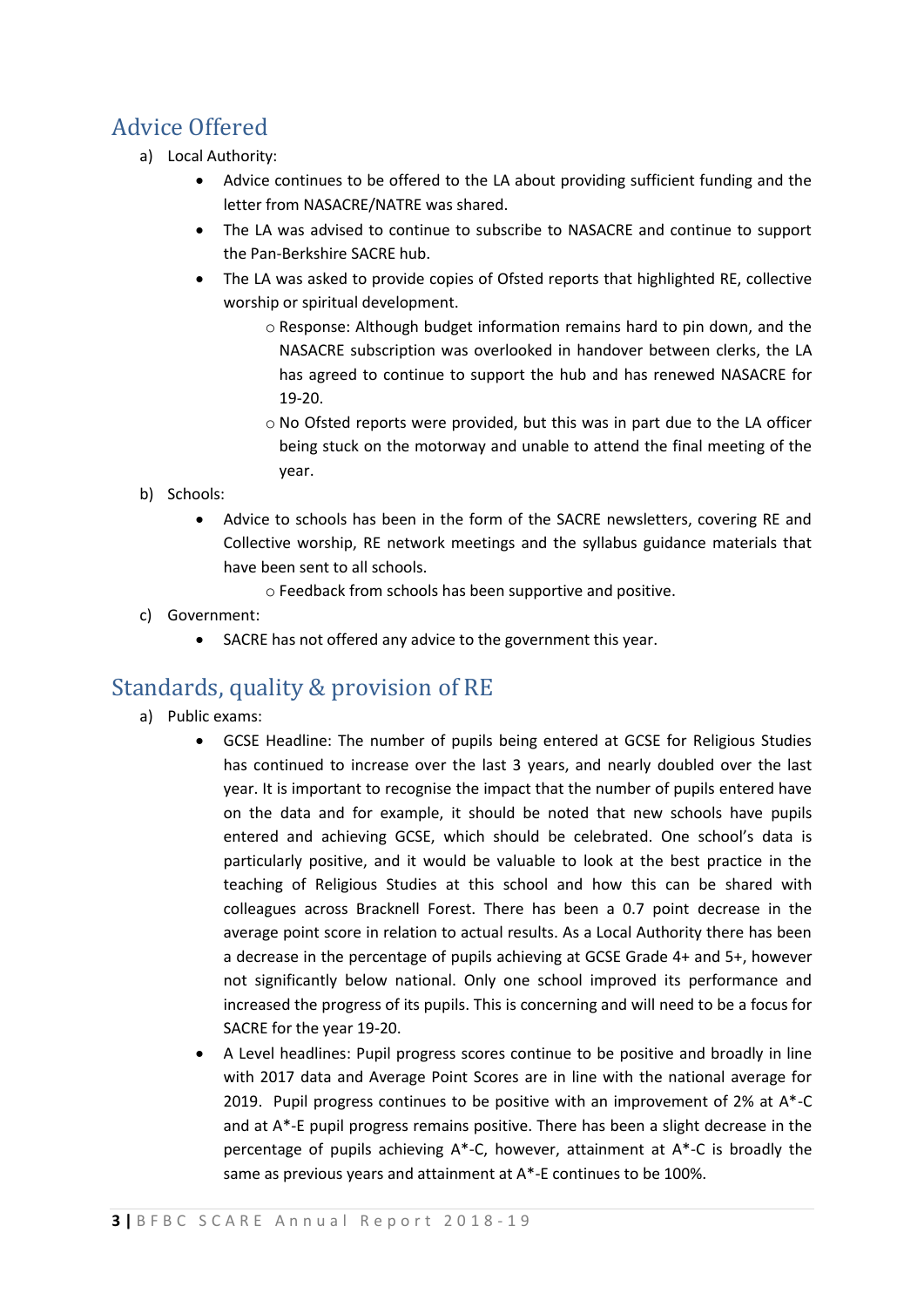- b) Attainment in RE:
	- It continues to be difficult for SACRE to gather information about attainment in RE, outside of public examinations, as standards in RE are not routinely reported on.
	- Only two schools in the area, one primary and one secondary, have undergone section 48 SIAMS inspections and the RE in both schools was rated highly. Both of these schools are supporting other schools with RE.
- c) Quality of provision:
	- Again little evidence has been collected this year about the quality of provision, but a presentation from one of the secondary schools to SACRE on an RE ambassador scheme, which trains pupils in giving presentations on an aspect of religious education and then sends them into primary schools to present lessons showed that in some schools at least there is quality RE being delivered.
	- Primary school teachers that attend training report that they are able to offer between 30 and 60 minutes RE per week. This is below the recommended time allocation in the Locally Agreed syllabus but shows that most schools are serious about offering some RE to all pupils.
	- The three network meetings have focused on planning the learning journey and moderating RE work, with a session on spring festivals in Judaism and Hinduism to increase subject knowledge.
	- The RE ambassador scheme at one secondary school continues to be effective, and primary schools are keen to receive the visits.
	- The hope is to role this scheme out to other secondary schools in the borough, using the experienced staff and pupils as trainers.
- d) Withdrawal: No schools have sought support with issues of withdrawal.
- e) Complaints: No complaints have been received by SACRE about either the quality or provision of RE.

# Agreed Syllabus

- a) Review:
	- Having launched the syllabus in July 2018, much of the year 18-19 has been spent producing the supporting guidance materials which have now been distributed to schools.
	- Initial school response to these materials and to the syllabus in general has been positive.
- b) Date of next review
	- Under current legislation the next syllabus review will not take place until 2023

# Standard, quality & provision of Collective Worship

- a) Compliance:
	- As with RE, verifying compliance in collective worship proves difficult. While schools have responded to the enquiry last year and provided policies for collective worship, verifying compliance has not happened.
- b) Quality: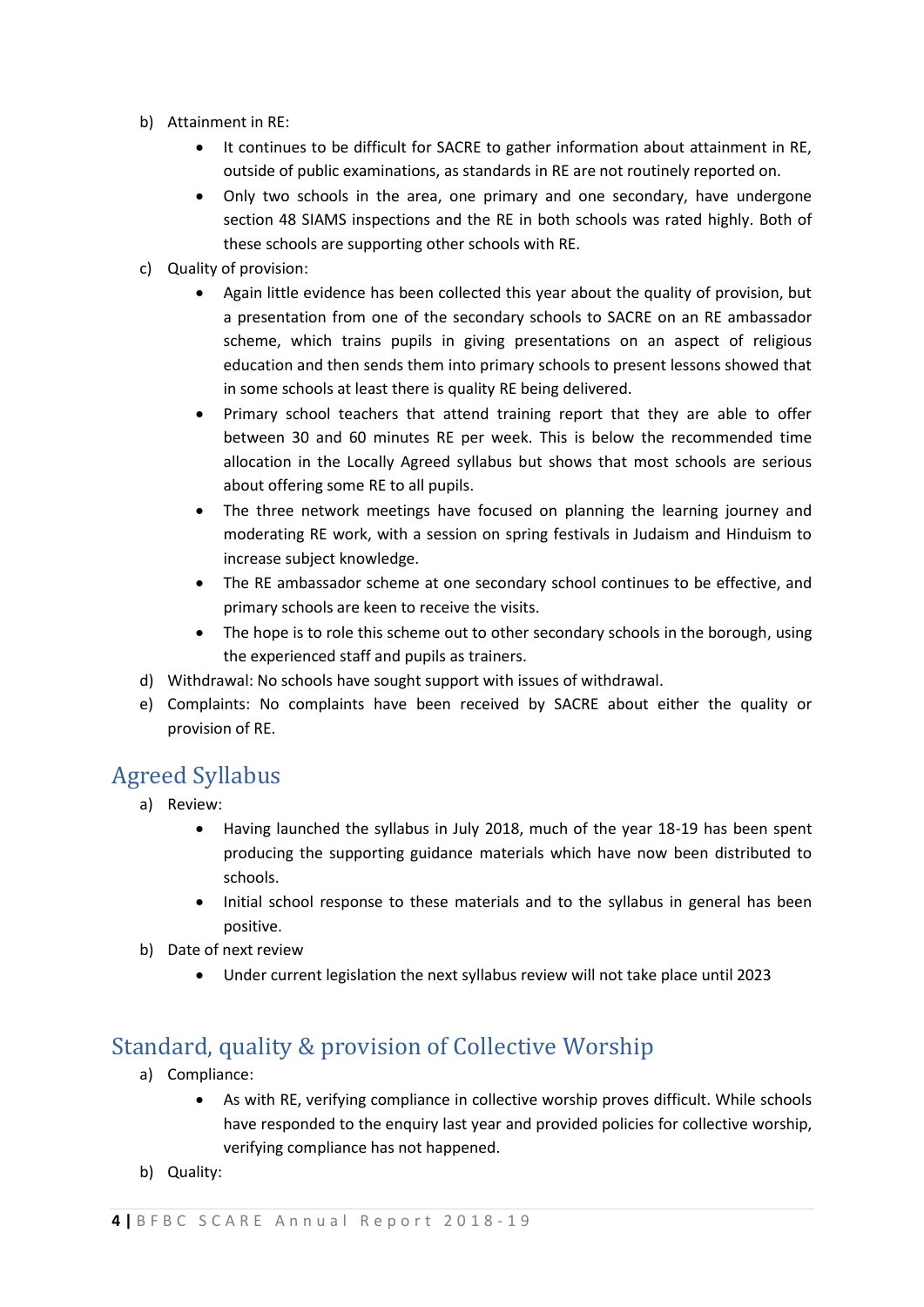- As Ofsted reports have not been shown to have commented on collective worship, the quality of what is on offer remains largely unknown.
- The two schools that were inspected under the new SIAMS schedule were both reported to be delivering high quality collective worship.
- c) Determinations:
	- No requests for determinations have been either received or granted, although a process now exists for such an eventuality.
- d) Complaints:
	- No complaints have been received about CW

#### Management of SACRE

- a) Attendance:
	- Attendance at SACRE meetings this year has been below the usual.
	- Two of the three meetings have been inquorate. This has largely been due to Group B (C of E) having only one representative.
	- Repeated emails to C of E churches in the locality has added one new member, but only from the July meeting.
	- The survey at the end of 2018 did not provide conclusive evidence for alternative times or venues.
- b) Membership and training:
	- SACRE continues to fund a professional adviser for 5 days a year to cover SACRE and RE network meetings, as well as additional duties as required.
	- There continue to be 10 vacancies, and one member who has neither attended nor sent apologies for the entire year 2018-19 has been asked to leave his post. The Board of Jewish deputies has been approached to provide a replacement. In the meantime, this creates an additional vacancy, leaving the Muslim and the co-opted Bahai as the only non-Christian faith representatives on SACRE.
	- Work pressure on teachers continues to make it difficult to recruit them to SACRE.
	- All new members are offered the SACRE members handbook, but no specific training took place this year.
- c) Pan-Berkshire SACRE hub
	- Bracknell Forest SACRE has continued to work with the other 5 Berkshire SACREs on the hub. The chair or vice chair attends the hub meetings, as does the adviser to SACRE.
	- The hub is working on a Westhill funded project to produce a range of short filmed interviews in a range of places of worship. Bracknell SACRE is supportive of this project.
- d) Complaints: SACRE has not had to deal with any complaints

# Contribution to Local Authority Wider Agenda

- a) School support:
	- School support has been offered through the SACRE newsletter, the RE network meetings and by email.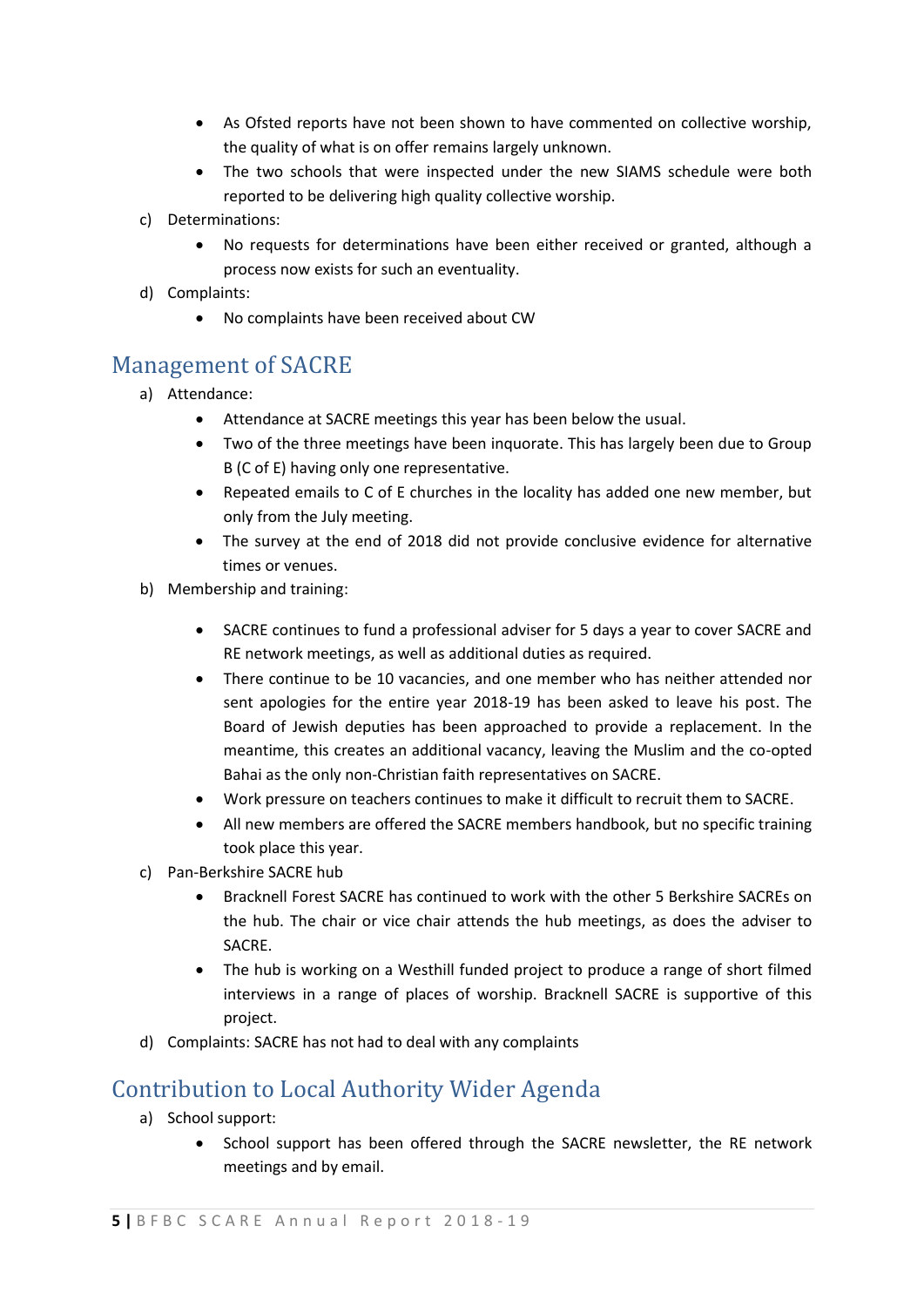- The LA has not requested any specific RE/CW support for any schools.
- b) Links to broader community issues
	- The proposed expansion of the RE ambassador scheme will strengthen links between primary and secondary schools and promote the religious diversity of Bracknell Forest.
- c) Community Cohesion
	- The decision to apply for a Westhill/NASACRE award for a project called "Real People, Real Faith" that will again see teachers visiting places of worship was a response to the need to create greater links between teachers and faith communities. The award has been granted and will be the focus of much of the work of SACRE during 2019-20.
	- The project will involve a range of teachers, places of worship, faith representatives and hopefully school media departments as well, creating links between groups.
	- The SACRE newsletter now regularly contains invitations to, and information about, the local inter-faith network meetings, especially those taking place in Inter-faith week.

### Summary

.

This has been a difficult and, in some ways, frustrating year, as the inquoracy of the first two meetings has made it hard to achieve anything. The support of the chair and vice-chair for the hub has however meant that the Westhill funded project will be able to go ahead next year.

The chair is determined that attendance and membership issues will be addressed, and this gives me hope that next year will be better.

We are having yet another change of Local authority officer and while the clerk remains the same, SACRE has been informed that individual meetings may not be supported by the same person each time. SACRE is also hoping that by moving some of the meetings to schools or to places of worship, with better parking facilities than the council offices, attendance may improve.

I'd like to thank those members who have been faithful through this year and for all the contributions to the guidance material.

Anne Andrews (Adviser to SACRE)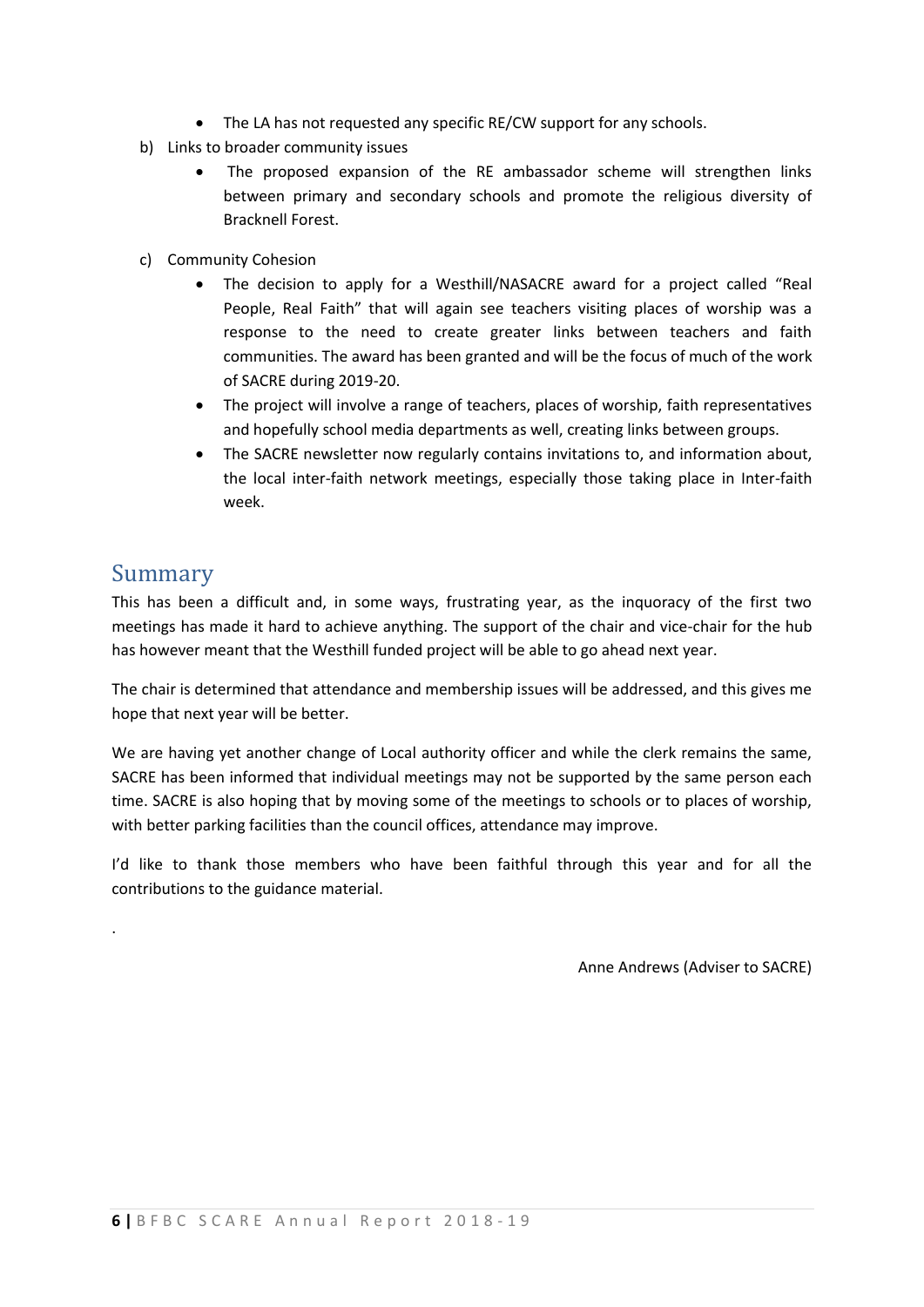| Group                 | <b>Name</b>           | <b>14 November</b> | 7 March            | 4 July            |
|-----------------------|-----------------------|--------------------|--------------------|-------------------|
| <b>Represented</b>    |                       |                    |                    |                   |
| Free Church (A)       | Rev Jackie Case       |                    | Present            |                   |
| Free Church (A)       | Wayne Erasmus         | Present            | Apologies          | apologies         |
| Free Church (A)       | Vicky Gibson          |                    | Observer           | Apologies         |
| Catholic (A)          | <b>VACANCY</b>        |                    |                    |                   |
| Catholic (A)          | Robyn Lynch           | Present            | Present            | Present           |
| Muslim (A)            | Arfan Rashid          | Present            | Present            | Present           |
| Sikh (A)              | VACANCY               |                    |                    |                   |
| Hindu (A)             | VACANCY               |                    |                    |                   |
| Buddhist (A)          | VACANCY               |                    |                    |                   |
| Jewish (A)            | Zvi Solomons          |                    |                    |                   |
| $C$ of $E(B)$         | <b>Adrian Laws</b>    | Apologies          | Apologies          | Present           |
| $C$ of $E(B)$         | VACANCY               |                    | <b>Gill Hanson</b> | apologies         |
| $C$ of $E(B)$         | VACANCY               |                    |                    |                   |
| $C$ of $E(B)$         | <b>VACANCY</b>        |                    |                    |                   |
| Teacher/union (C)     | VACANCY               |                    |                    |                   |
| Teacher/union (C)     | <b>Madeline Diver</b> | Present            | Apologies          | Present           |
|                       | (Vice chair)          |                    |                    |                   |
| Teacher/union (C)     | Deborah Owen          | Present            | Present            | Apologies         |
| Teacher/union (C)     | VACANCY               |                    |                    |                   |
| Teacher/union (C)     | Ruth Jackson          | Present            | Apologies          | Present           |
| Teacher/union (C)     | VACANCY               |                    |                    |                   |
| Councillor (D)        | Gareth Barnard        | Present            | Present            | Present           |
|                       | (Char)                |                    |                    |                   |
| Councillor (D)        | Dorothy Hayes         | Apologies          | A                  |                   |
| Councillor (D)        | Moira Gaw             | Present            | Present            | Lizzy Gibson      |
| Councillor (D)        | <b>Isabel Mattick</b> | Present            | Present            | Present           |
| Councillor (D)        | Ian Leake             | Apologies          | Present            | Alvin Finch - new |
|                       |                       |                    |                    | Present           |
| Co-opted (Bahai)      | Kathy Hadfield        | Present            |                    | Apologies         |
|                       |                       |                    |                    |                   |
| <b>School Adviser</b> | <b>Steve Bogg</b>     | Present            | Present            | Apologies         |
| Professional          | <b>Anne Andrews</b>   | Present            | Present            | present           |
| Adviser               |                       |                    |                    |                   |
| Clerk                 | <b>Elizabeth Rich</b> | Present            | Present            | Present           |

# SACRE Membership and Attendance 2018-19

Key:

| l Present     | $X = no$ apologies | Apologies given | Vacancy |
|---------------|--------------------|-----------------|---------|
| Left/resigned | Observer           | New member      |         |